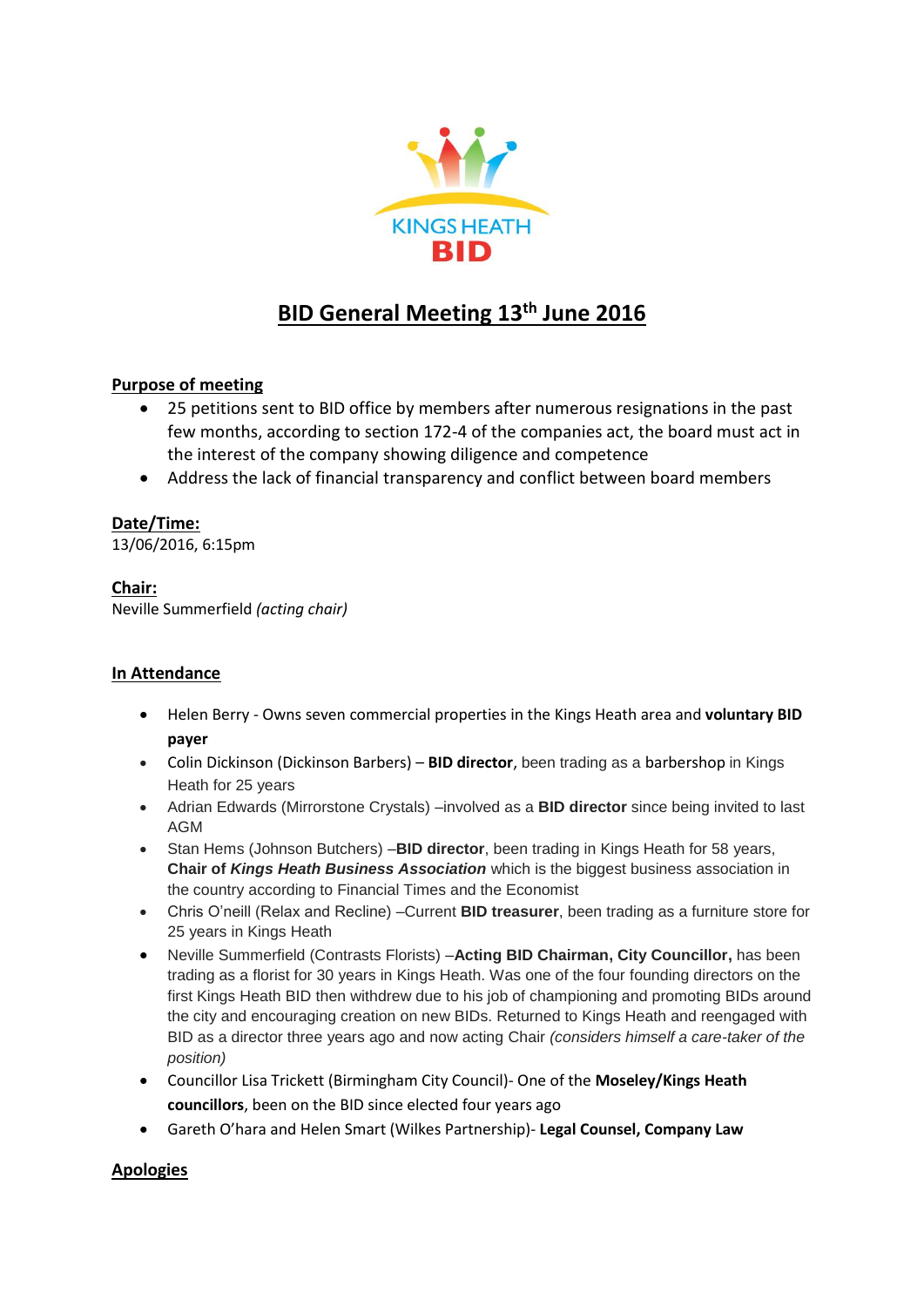- Gary Baines (Kings Heath Pet Centre)- **BID secretary**
- Phillip Osman- **Voluntary BID payer**, **Former Vice Chairman**, was in attendance but **announced his resignation as meeting commenced**
- Katy Stone**- Former BID manager, resignation announced as meeting commenced**

# **Acting Chairman's Report**

This current BID is in its 2<sup>nd</sup> term, the first being in 2008 and this term started in 2013, 2 more years until re-ballot.

Kings Heath BID was one of the first BIDs in the city and is now one of the many in and around the city

The whole board is working on a voluntary basis;

- Board members meet **monthly**
- Finance committee meet **weekly** to sign things off
- When directors are involved in a particular project they tend to meet **when necessary**

All decisions are made by the board in a **democratic** manner, although this method isn't the quickest nor the easiest it has proven to be the most effective as all decisions have backing from the majority of the board

Our appointed advertising and events agency, TIGER BAM, has been working tirelessly to showcase the unique and diverse demographic within Kings Heath. The three Tiger Bam ladies were seen running around Kings Heath high street with bunting made by local schools to promote 'Almighty Blighty' one of our most successful events

**Street scene**- Excited to say that Planters and Baskets are back on the street! We are working closely with the council on litter picking and advising on the best days to do it Declaring war on graffiti, appointing a couple of individuals on a part-time temporary basis, if the job is well done , a contract extension and increased responsibility will be awarded without duplicating what tax payers are already entitled to via the council

We are very keen to oddment Katy/*the BID manager's* work with some office support to give more free time to do a lot more managerial type tasks and spend more time in the high street interacting with business owners and residents. We have had interns who are only funded for 6 months at a time; however, this is our best option as interns are part-funded by outside bodies

#### **Questions from members**

**TOPIC:** Kenneth Graham security contract **DISCUSSION:** this was a very successful initiative by the BID, making residents feel safer in Kings Heath. Why hasn't a new security company been engaged in their place?